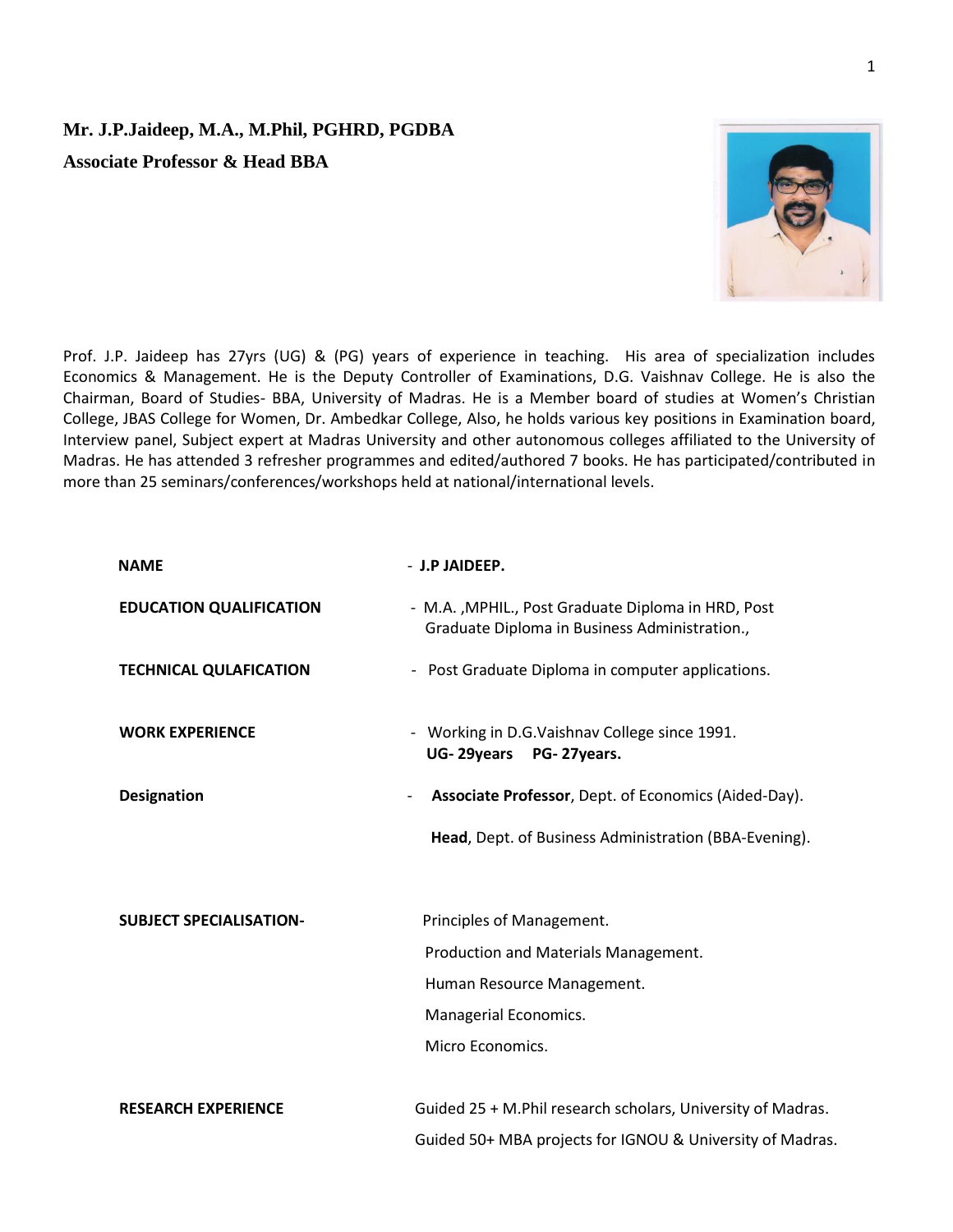# **CONFERENCE/ SEMINAR/ WORSHOPS**

**PARTICIPATED** - Organized and participated in National Seminar on oil economy Dept. of economics D.G.Vaishnav -2007.

> Orientation Program – conducted by Academic Staff College University Of Madras.

Orientation Program – on Department Auditing conducted

by JBSS college, Chennai- August 2010.

 Refresher Program – conducted by Academic Staff College University Of Madras.

Refresher Program – conducted by Academic Staff College University Of Madras.

 Refresher Program – conducted by Academic Staff College University Of Madras.

### **PUBLICATIONS**

| Name of the Book                | <b>ISBN No.</b>   | <b>Name of the Publisher</b>  | Year of<br><b>Publication</b> |
|---------------------------------|-------------------|-------------------------------|-------------------------------|
| Principles of Management        | 978-93-5202-806   | <b>Himalaya Publications</b>  | May 2015                      |
| <b>International Trade</b>      |                   | <b>Excellent Publications</b> | Dec 2018                      |
| India & Global Economy-Issues & | 978-3-659-26231-9 | Sri Maruthy                   |                               |
| Challenges                      |                   | <b>Publications</b>           | Feb 2017                      |
| Managment practices beyond the  | $2348 - 4705$     | <b>Glow Plus Academy</b>      | Mar 2015                      |
| horizon                         |                   |                               |                               |

### **SEMINARS PARTICIPATED**

|                  |                                                                                                                                            | Title of State/Regional Level      |        |
|------------------|--------------------------------------------------------------------------------------------------------------------------------------------|------------------------------------|--------|
| S.No.            | Title of the Articles                                                                                                                      | (Seminars/Conference)              | Year   |
| 1.               | "Socio-Economic Dimensions"<br>of Workers in Industries and<br>Household Sectors"                                                          | <b>National Level Seminar</b>      | Mar'11 |
| 2.               | "E-Commerce in Travel and<br>Tourism Industry"                                                                                             | <b>International Level Seminar</b> | Mar'11 |
| 3.               | "Recession and its effects on<br>economies"                                                                                                | <b>National Level Seminar</b>      | Sep'11 |
| $\overline{4}$ . | "CSR and its impact on<br>Telecommunication Sector"<br>conducted by Department of<br>Bank Management,<br>Krishnaswamy College for<br>women | <b>National Level Seminar</b>      | Feb'12 |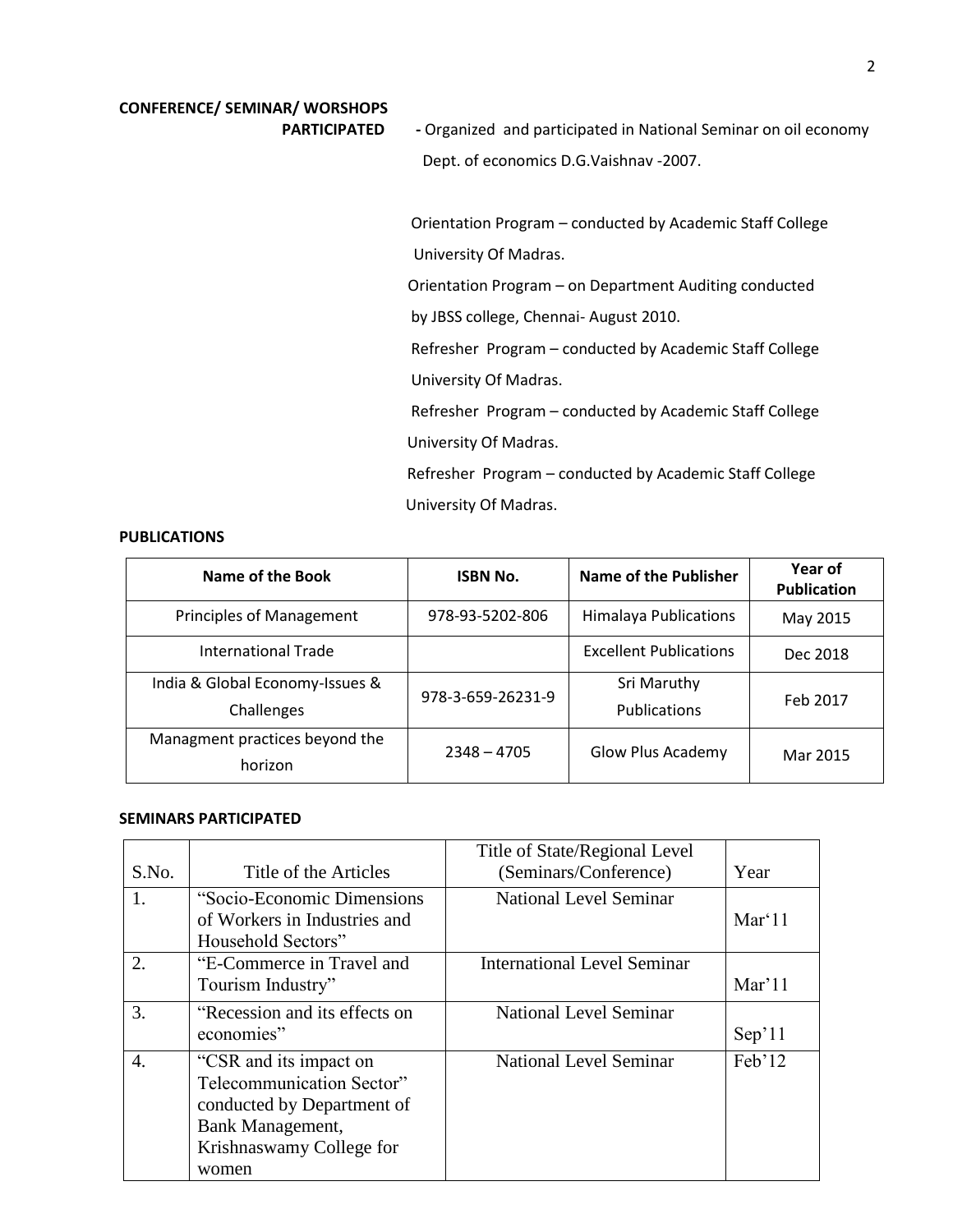| 5.  | "Role of CSR in HRM"                                                                     | <b>International Level Seminar</b>             | Mar'12            |
|-----|------------------------------------------------------------------------------------------|------------------------------------------------|-------------------|
|     | conducted by Department of                                                               |                                                |                   |
|     | <b>Master of Business</b>                                                                |                                                |                   |
|     | <b>Administration New College</b>                                                        |                                                |                   |
| 6.  | The plight of house maids in<br>modern India                                             | <b>International Conference</b>                | July'12           |
| 7.  | Global Economic Slowdown:<br>Its impact on Employment in<br>India                        | <b>International Conference</b>                | Sept'12           |
| 8.  | Management Insights from<br>Indian Epics.                                                | National Symposium                             | Jan <sup>15</sup> |
| 9.  | <b>Challenges for Human</b><br>Resource Management in the<br><b>Changing Environment</b> | <b>National Level Seminar</b>                  | Mar'17            |
| 9.  | Women empowerment - the<br>need of the hour                                              | <b>International Conference</b>                | Mar'18            |
| 10. | Demographic change - An<br>instrument of global growth -<br>conceptual framework         | <b>International Conference</b>                | Mar'18            |
| 11. | Infrastructural issues and<br>challenges in India & China-<br>A comparative study        | <b>International Conference</b>                | Mar'18            |
| 12. | Understanding GST and its<br>impacts                                                     | National Institute of Humanities<br>Management | Mar'18            |

ACADECMIC BODIES **-** CHAIRMAN, BBA Board of studies -

University of Madras.

Member - BBA Board of studies -

Women's Christian college- Chennai.

Member- BBA Board of studies –

JBSS college for Women- Chennai.

Member – BBA Board of studies -

Dr. Ambedkar college- Chennai.

CHAIRMAN - BBA Board of studies–

D.G.Vaishnav college- Chennai.

Member - BBA Board of studies – Gurunanak college – Chennai.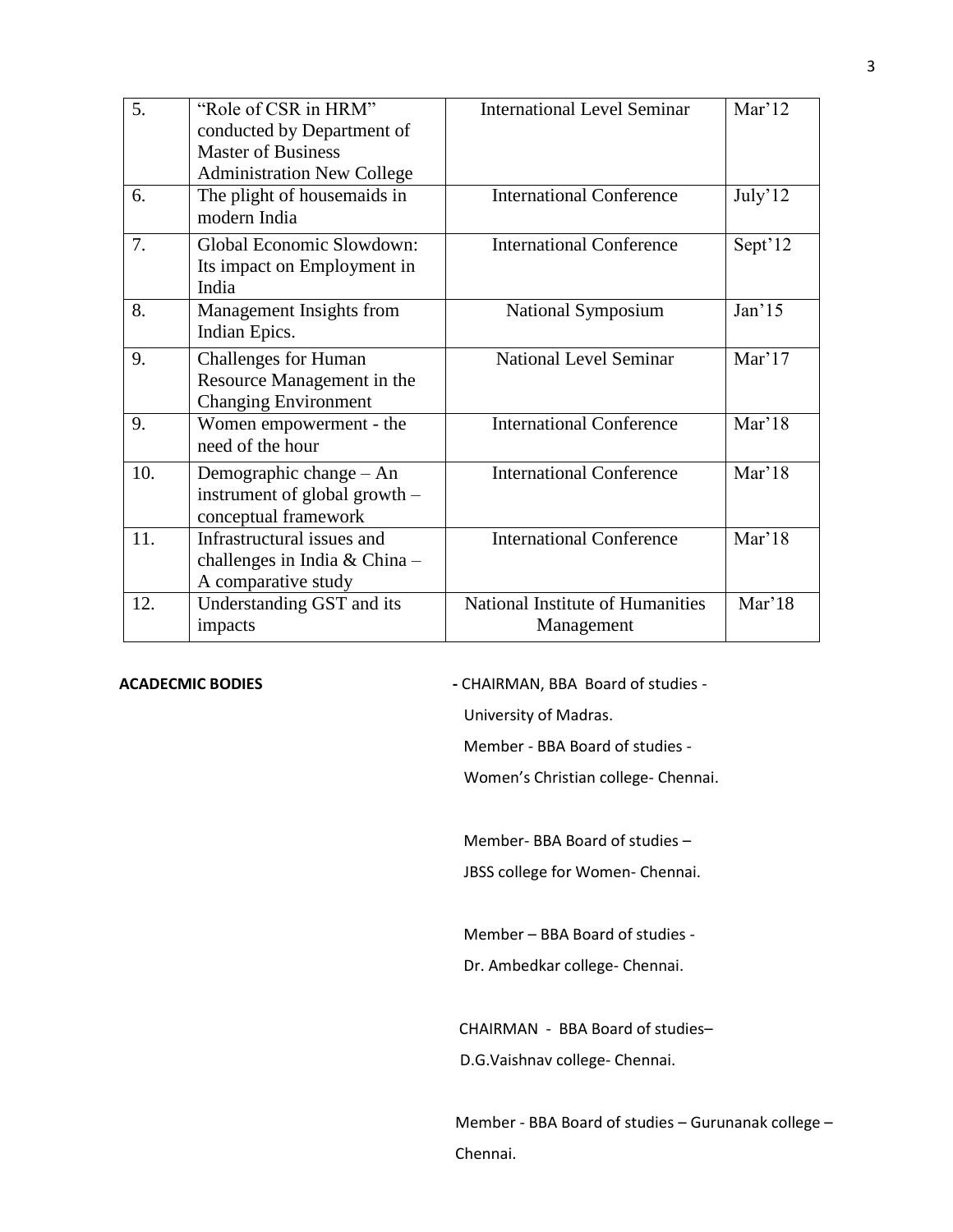**CAREER HIGHLIGHTS CAREER HIGHLIGHTS -** Appointed as CONVENER/MEMBER for more than 35 inspection ,Commissions to inspect the facilities for granting affiliation for BBA program under University of Madras for various colleges.

> Appointed as member in the interview panel –Subject Expert – Vice-Chancellor nominee- to select lecturers for BBA program in various autonomous colleges affiliated to Madras University.

 Appointed as paper setter for MBA program and BBA program in various autonomous colleges affiliated to Madras University.

 Appointed as paper setter for MA program and BA program in various autonomous colleges affiliated to Madras University.

 Appointed as CHIEF EXAMINER BBA Board of Examination- University of Madras.

 Appointed as EXAMINER BBA Board of Examination- various autonomous college affiliated to University of Madras.

#### **VARIOUS POSITIONS HELD**

- Chairman BBA Board of studies–University of Madras
- Member BBA Board of studies ––Women's Christian College- Chennai.
- Member BBA Board of studies JBSS College for Women- Chennai.
- Member BBA Board of studies Dr. Ambedkar College- Chennai.
- CHAIRMAN BBA Board of studies D.G.Vaishnav college- Chennai.